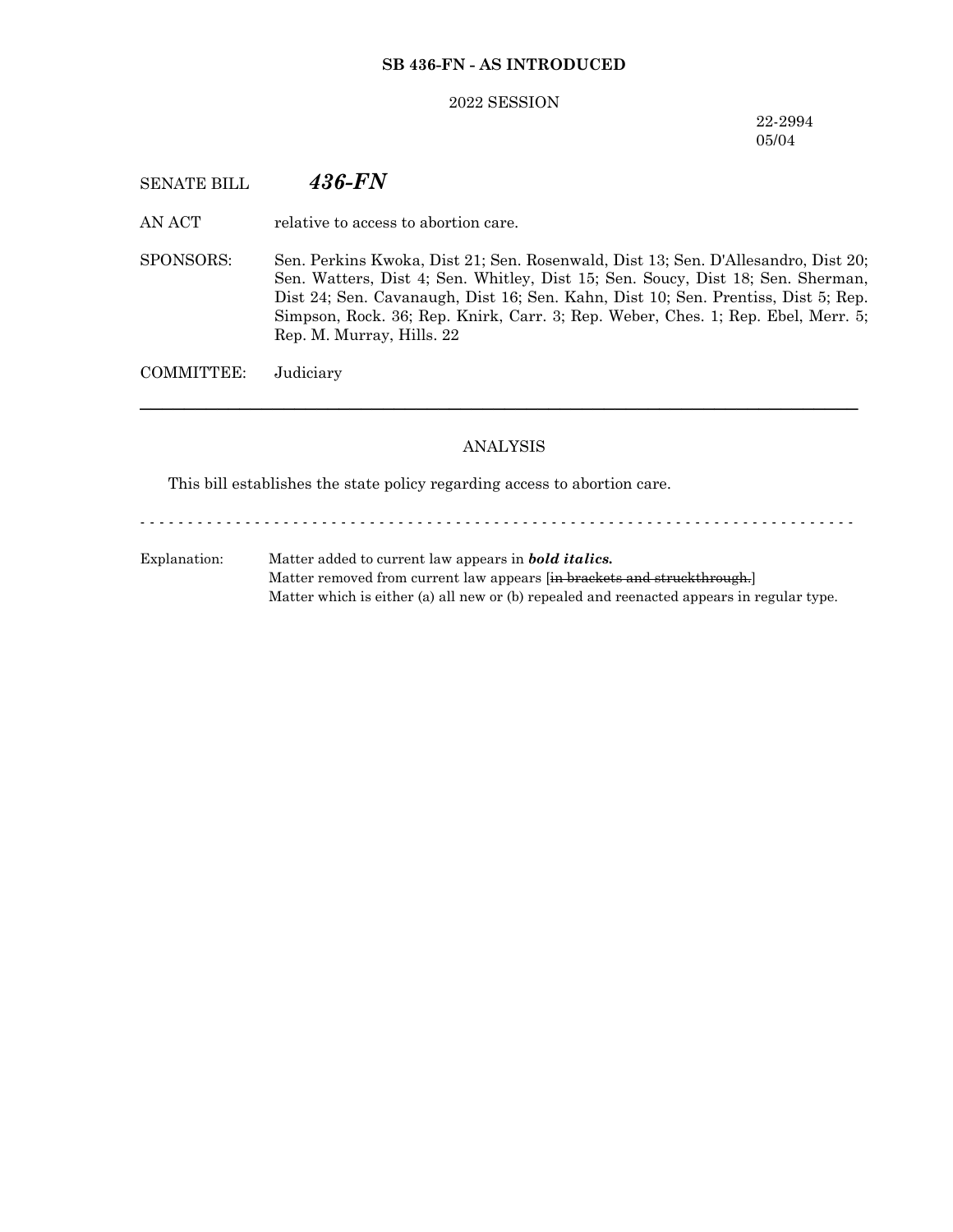#### **SB 436-FN - AS INTRODUCED**

#### STATE OF NEW HAMPSHIRE

*In the Year of Our Lord Two Thousand Twenty Two*

AN ACT relative to access to abortion care.

*Be it Enacted by the Senate and House of Representatives in General Court convened:*

1 Title. This act shall be known and may be cited as the New Hampshire Access to Abortion Care Act. 1 2

2 New Chapter; Access to Abortion Care. Amend RSA by inserting after chapter 132-A the following new chapter: 3 4

CHAPTER 132-B ACCESS TO ABORTION CARE 132-B:1 Access to Abortion Care. It shall be the public policy of New Hampshire that, because it is vital to the equality and liberty of all individuals, the state shall not restrict or interfere with an individual's exercise of their private decision to terminate a pregnancy except as provided in RSA 329:44 and RSA 132:32-RSA 132:36. 132-B:2 Enforcement.

I. An individual injured as a result of a violation of this chapter shall have a private right of action in superior court against the state for injunctive relief arising from the violation. 12 13

II. In addition to any injunctive relief awarded, the court may award costs and reasonable attorney's fees to an injured person who prevails in an action brought under this chapter. 14 15

3 Effective Date. This act shall take effect upon its passage. 16